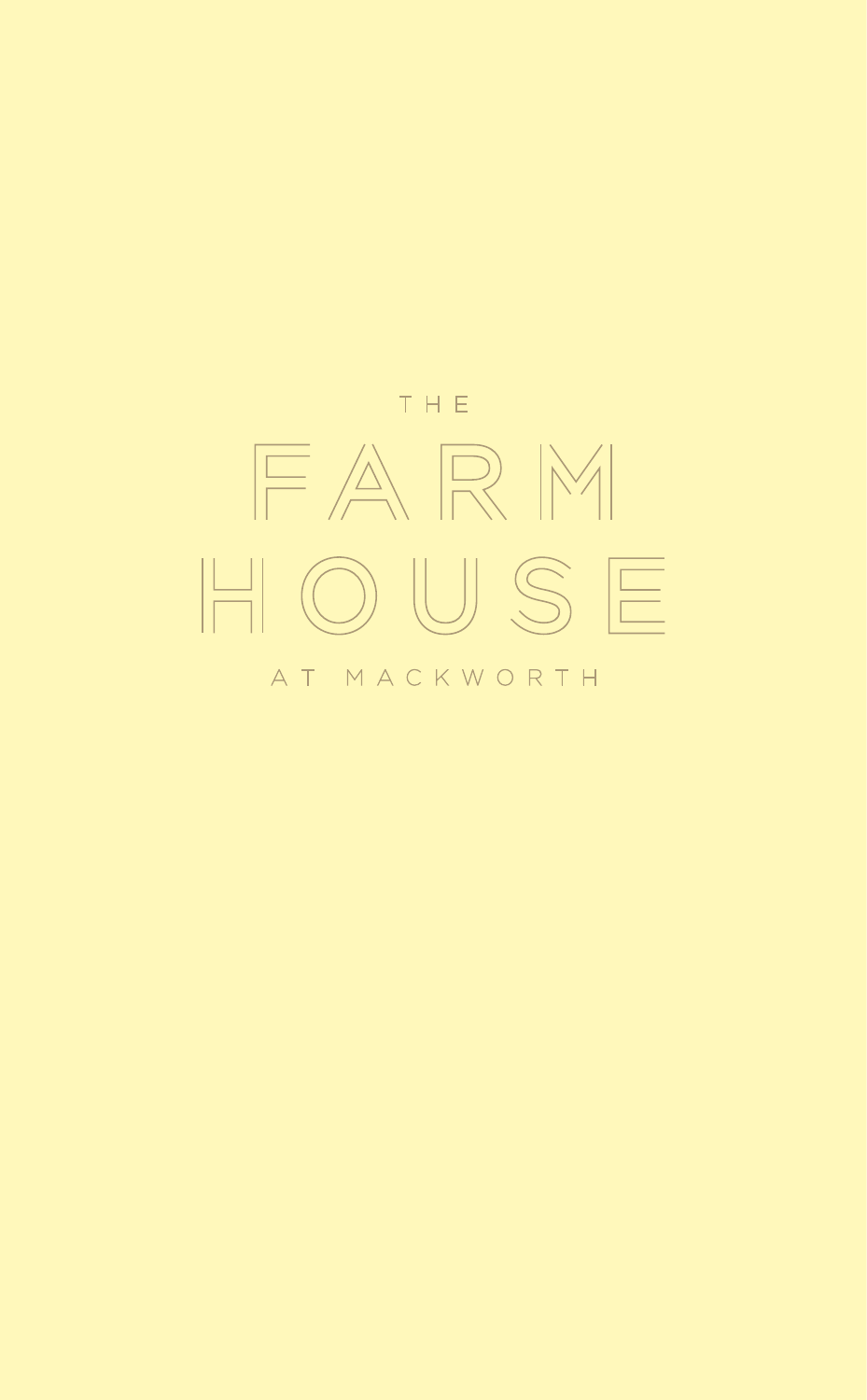IF YOU HAVE AN ALLERGY OR INTOLERANCE, PLEASE SPEAK TO A MEMBER OF STAFF BEFORE YOU ORDER FOOD AND DRINKS.

## COCKTAILS

COSMOPOLITAN Absolut Citron Vodka, Cointreau, cranberry juice, lime juice £7.25

TOM COLLINS Bombay Sapphire Gin, lemon juice, sugar syrup, soda £7.25

MARGARITA 1942 Don Julio Añejo Tequila, Grand Marnier, lime juice, sugar syrup, chilli powder £7.95

MOJITO Bacardi Superior Rum, mint, lime, sugar syrup, soda £7.25

BLOODY MARY Bacon infused Russian Standard Vodka, spice mix, tomato juice …not suitable for vegetarians £7.50

WHISKY SOUR Chivas Regal 12-Year-Old Whisky, lemon juice, sugar syrup, aromatic bitters £7.95

BERRY JULEP Maker's Mark Bourbon, Courvoisier VS Cognac, blackberries, raspberries, mint, sugar syrup £7.95

> WHITE LADY Tanqueray Gin, Cointreau, lemon juice £7.50

ESPRESSO MARTINI Ketel One Vodka, Kahlúa, vanilla syrup, espresso  $£7.50$ 

MAI TAI Appleton Estate VX Rum, Grand Marnier, Gosling's Black Seal Dark Rum, lime juice, almond syrup, aromatic bitters £7.95

> APEROL SPRITZ Prosecco, Aperol, soda £8.00

CLASSIC CHAMPAGNE COCKTAIL Champagne, Courvoisier VSOP Cognac, aromatic bitters, brown sugar £8.25

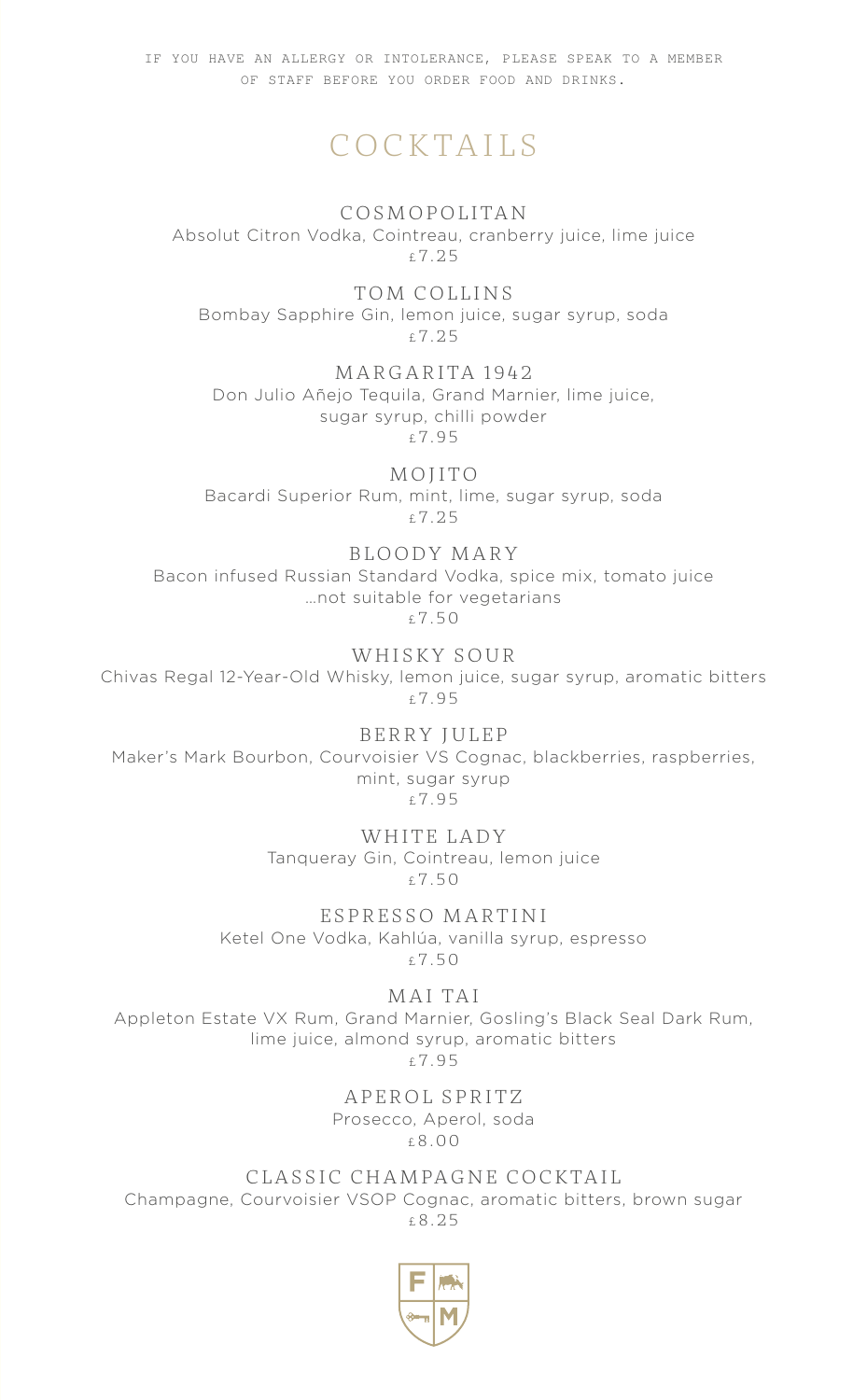# SPIRITS

#### VODKA

| CHASE 4.95 |  |
|------------|--|

#### GIN

#### RUM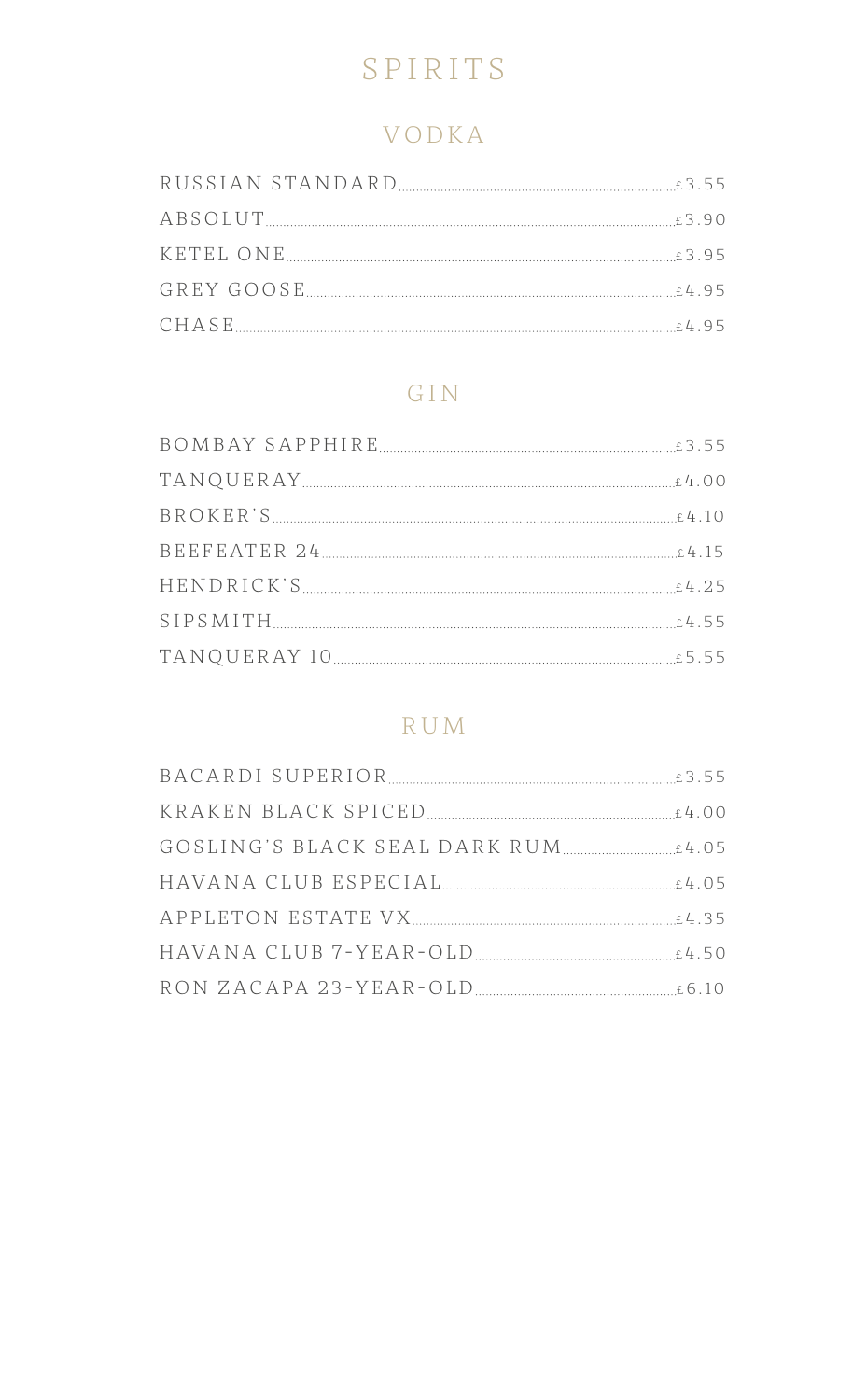## COGNAC

#### WHISK(E)YS & BOURBONS

#### TEQUILA

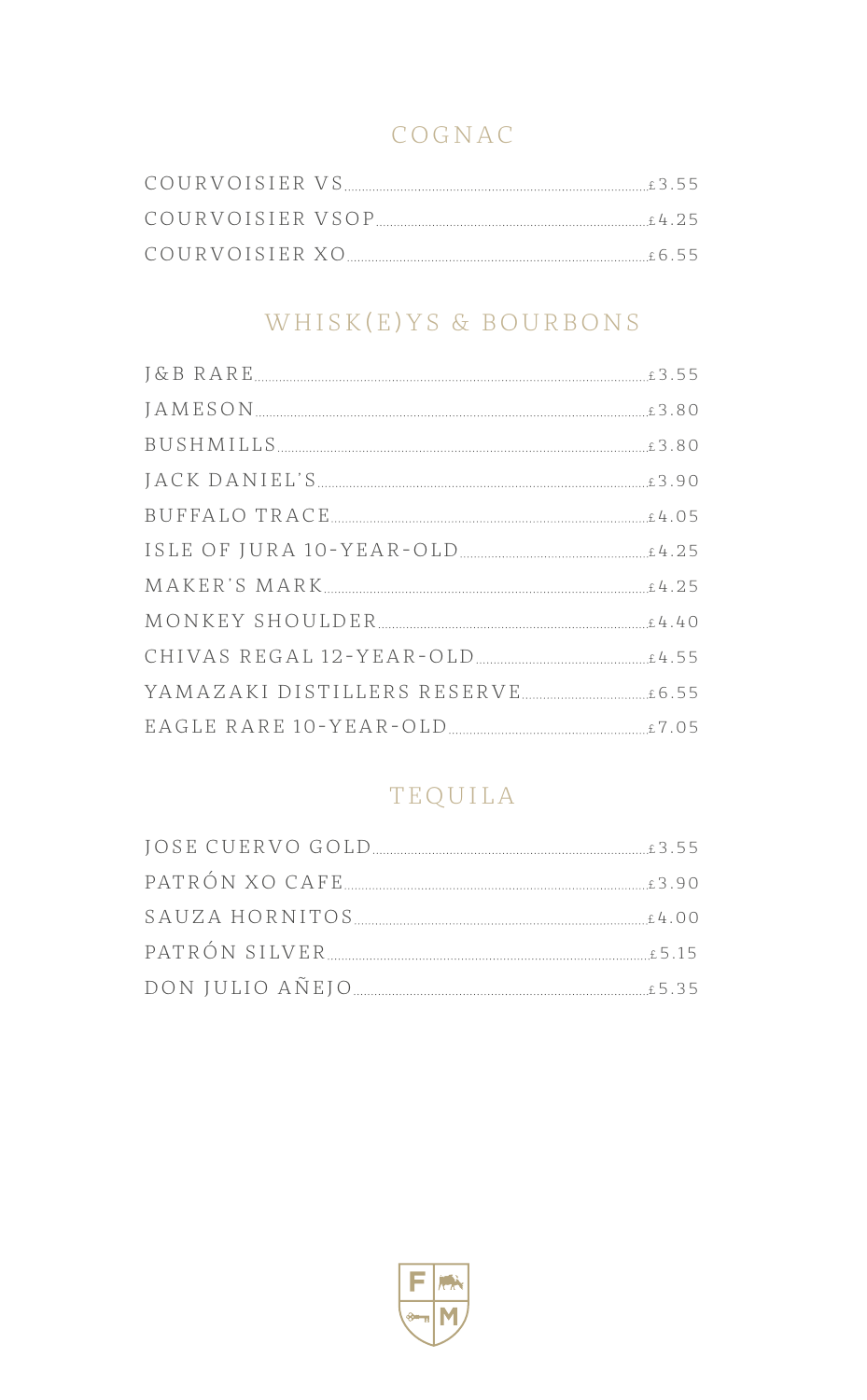## WHITE WINES

|  | 125ML 175ML 250ML BOTTLE<br>£2.85 £4.20 £5.55 £16.00<br>$£3.20$ $£4.70$ $£6.20$ $£18.00$<br>$£3.20$ $£4.70$ $£6.20$ $£18.00$<br>£3.40 £5.00 £6.60 £19.25<br>£3.60 £5.35 £7.05 £20.50<br>Refreshing, delicate and fruity with floral tones $\pm 3.85$ $\pm 5.70$ $\pm 7.55$ $\pm 22.00$<br>$£2.25$ £6.20 £8.20 £24.00<br>£5.35 £7.95 £10.55 £31.00 |
|--|---------------------------------------------------------------------------------------------------------------------------------------------------------------------------------------------------------------------------------------------------------------------------------------------------------------------------------------------------|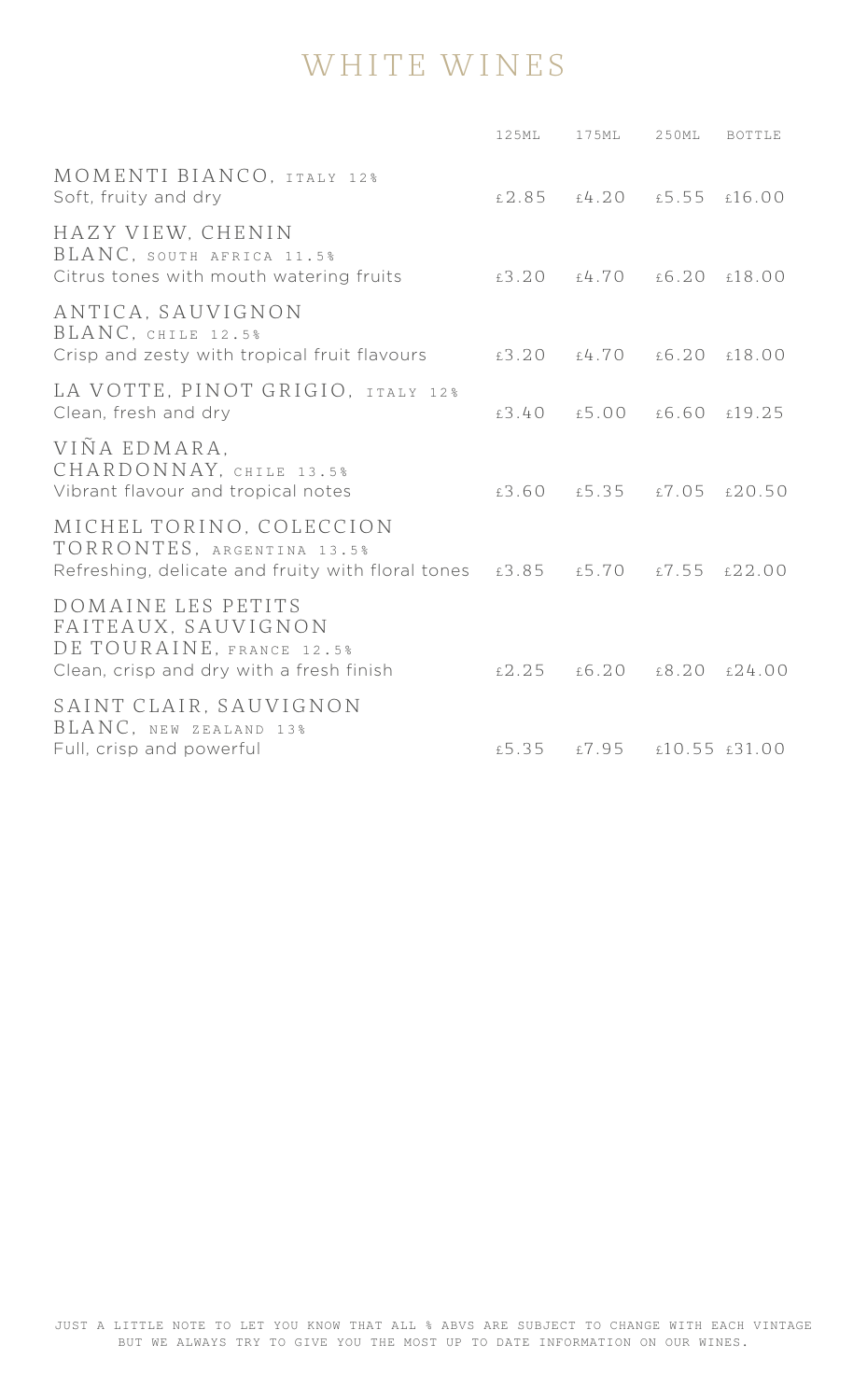## RED WINES

| NOVITA.<br>SANGIOVESE, ITALY 12.5%<br>Fresh, delicate and full of soft berry flavour $\pm 2.95$ $\pm 4.35$ $\pm 5.70$ $\pm 16.50$                          |                                  |                             |  |
|------------------------------------------------------------------------------------------------------------------------------------------------------------|----------------------------------|-----------------------------|--|
| CASA DELLE VALLE.<br>EL TIDON CABERNET<br>SAUVIGNON<br>TEMPRANILLO, SPAIN 13%<br>Spicy ripe fruits with smooth toasted<br>wood aroma                       | $£3.05$ $£4.45$ $£5.85$ $£17.00$ |                             |  |
| TIERRA ANTICA.<br>MERLOT. CHILE 13%<br>Soft, sweet and balanced                                                                                            |                                  | £3.30 £4.85 £6.35 £18.50    |  |
| FIORILE, NERO<br>D'AVOLA/SYRAH, ITALY 12.5%<br>Ripe plummy flavours; light and balanced                                                                    | $£3.45$ $£5.10$ $£6.70$ $£19.50$ |                             |  |
| BERTON VINEYARDS.<br>FOUNDSTONE<br>SHIRAZ, AUSTRALIA 13.5%<br>Plum and cherry flavours with a hint of vanilla $\pm 3.70$ $\pm 5.45$ $\pm 7.20$ $\pm 21.00$ |                                  |                             |  |
| TOURNÉE DU SUD, GRENACHE<br>PINOT NOIR. FRANCE 12.5%<br>Light and fruity                                                                                   |                                  | £3.75 £5.50 £7.30 £21.25    |  |
| CONCORDIA, RESERVA<br>RIOJA, SPAIN 13.5%<br>Soft and subtle with musky brambly fruit                                                                       | £4.20 £6.20 £8.20 £24.00         |                             |  |
| ANDELUNA.<br>MALBEC, ARGENTINA 14%<br>Lovely body, dark fruits, cherries<br>and chocolate                                                                  |                                  | £5.10 $£7.60$ £10.05 £29.50 |  |

# ROSÉ WINES

|  | Delicate red berry and pink grapefruit aromas $\pm 3.10$ $\pm 4.60$ $\pm 6.05$ $\pm 17.50$<br>£3.30 £4.85 £6.35 £18.50 |
|--|------------------------------------------------------------------------------------------------------------------------|

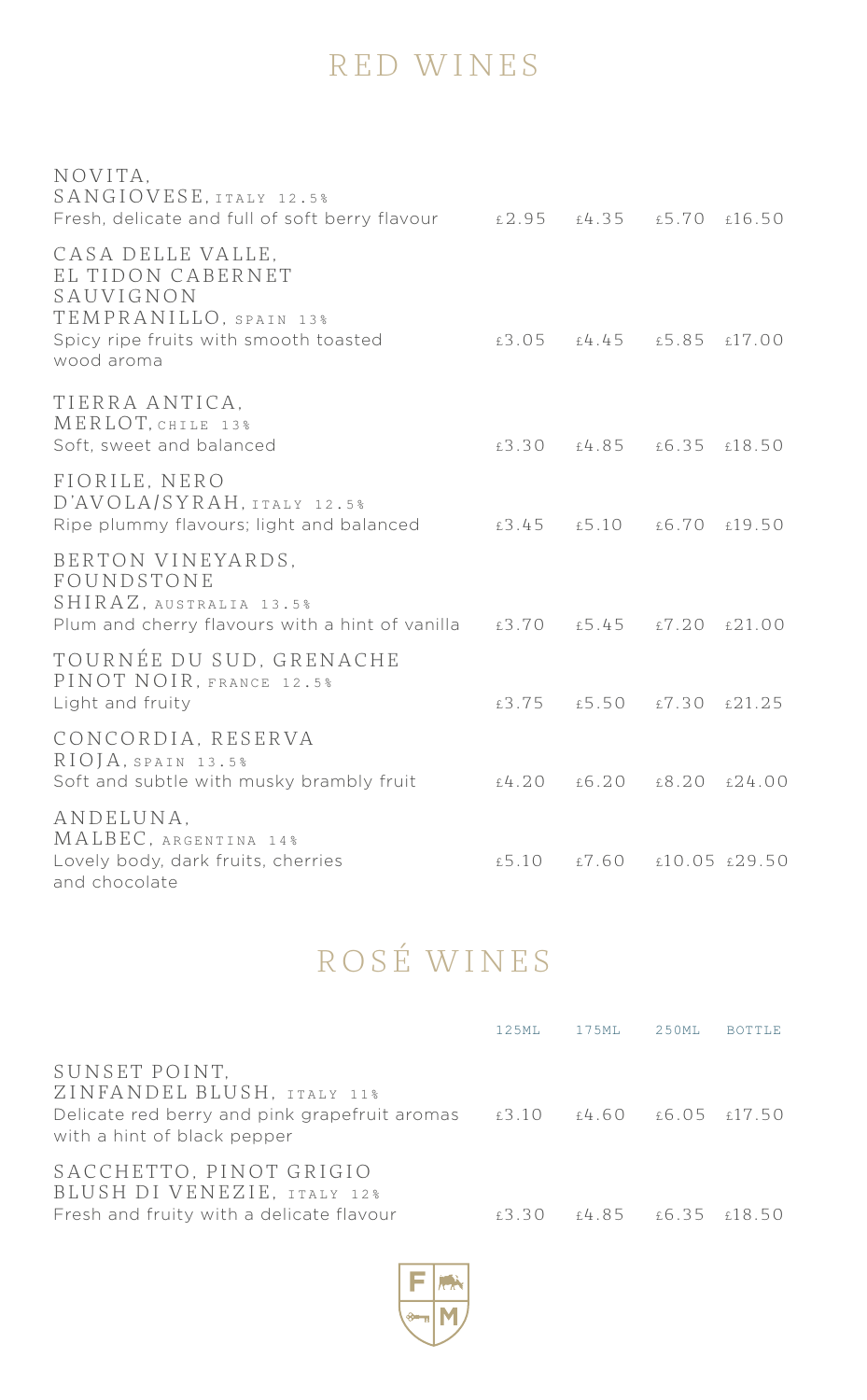# SPARKLING WINES & CHAMPAGNE

|                                                                                                         | 12.5MT.        | BOTTLE  |
|---------------------------------------------------------------------------------------------------------|----------------|---------|
| SEGURA VIUDA CAVA, SPAIN 11%<br>Crisp and fresh                                                         |                | £22.00  |
| FAVOLA PROSECCO DOC, ITALY 11.5%<br>Fresh, dry and fruity                                               | f.4.50 f.27.00 |         |
| SACCHETTO, PINOT GRIGIO<br>BLUSH SPUMANTE, ITALY 12%<br>Pink and fizzy                                  |                | £29.00  |
| MOUTARD GRAND CUVÉE BRUT, FRANCE 12%<br>Fine and rich; cellar-aged for three years                      | £7.50  £42.00  |         |
| MOUTARD PÈRE ET FILS ROSÉ. FRANCE 12%<br>Elegant, fresh, fruity, pink and bubbly                        |                | f.45.00 |
| MOËT ET CHANDON NV BRUT. FRANCE 12%<br>Fruity flavours with delicate bubbles                            |                | £52.00  |
| MOËT ROSÉ ET CHANDON, FRANCE 12%<br>Delicate raspberry and wild strawberry<br>fruit with radiant colour |                | £57.00  |
| VEUVE CLICQUOT NV BRUT, FRANCE 12%<br>A brilliant balance of forcefulness and finesse                   |                | £62.00  |
| VEUVE CLICQUOT ROSÉ, FRANCE 12.5%<br>Luxurious, fresh and delicate                                      |                | £72.00  |
| VEUVE CLICQUOT VINTAGE, 2004, FRANCE 12%<br>Full of flavour with a clean finish                         |                | £82.00  |
| <b>DOM PERIGNON BRUT. FRANCE 12.5%</b><br>Intense with exotic flavour                                   |                | £135.00 |
| KRUG GRAND CUVÉE. FRANCE 12%<br>Fresh, fine and crisp with a spicy note                                 |                | £165.00 |
|                                                                                                         |                |         |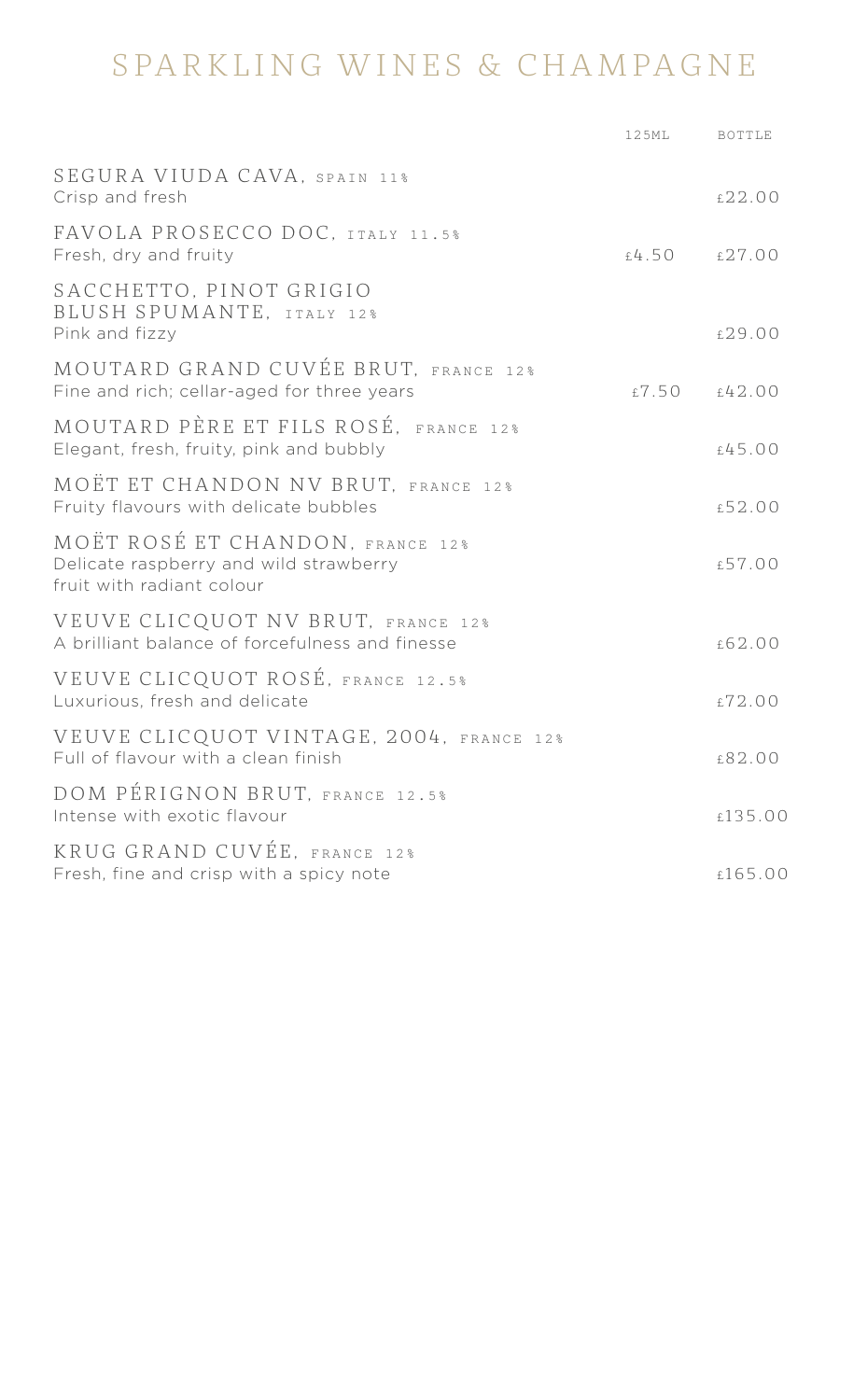# BOTTLED BEERS

### DRAUGHT BEERS

|                                             | H A T.F | PINT   |
|---------------------------------------------|---------|--------|
|                                             |         |        |
|                                             |         | £3.65  |
|                                             |         | f.3.80 |
|                                             |         | 5455   |
|                                             |         | 5465   |
|                                             |         | f.4.65 |
|                                             |         | f.4.00 |
|                                             |         | f.4.00 |
| SYMONDS FOUNDER'S RESERVE ENGLAND 5.5% 2.00 |         | f 395  |
|                                             |         | f490   |

Guest ales make an appearance with some local additions. If you've got any suggestions of local ales you'd like to see on tap let our bartenders know.

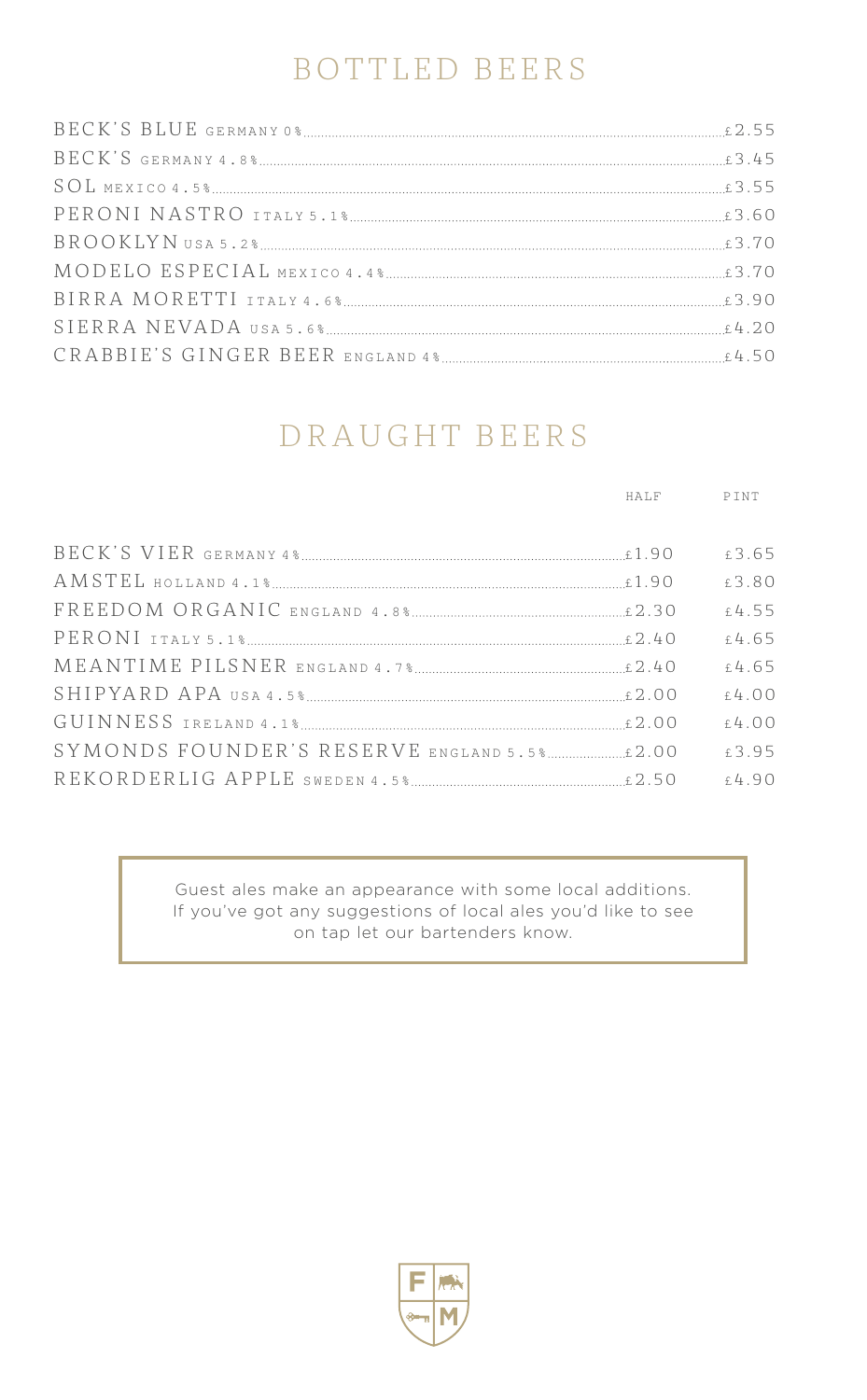#### SOFT DRINKS

CLOUDY LEMONADE  $£2.40$ 

EAGER FRUIT JUICES Smooth Orange / Cloudy Apple / Pineapple / Pink Grapefruit / Tomato / Cranberry  $2.7.60$ 

FENTIMANS Victorian Lemonade / Ginger Beer / Dandelion & Burdock £2.40

> FEVER-TREE GINGER BEER  $£2.10$

BOTTLE GREEN ELDERFLOWER PRESSÉ £2.05

> BOTTLED PEPSI / DIET PEPSI £2.05

ACQUA PANNA STILL WATER Small £2.05 / Large £3.55

SAN PELLEGRINO SPARKLING WATER Small £2.05 / Large £3.55

#### NON-ALCOHOLIC COCKTAILS

APPLE MINT Apple juice, sugar syrup, mint, lime juice  $£3.50$ 

NOT SO COSMO Cranberry juice, orange juice, sugar syrup, lime juice £3.50

BLOODY SHAME Tomato juice, lemon juice, Worcestershire sauce, Tabasco, celery, salt, pepper £3.50

## HOT DRINKS

| BREW TEA CO.    |  |
|-----------------|--|
|                 |  |
|                 |  |
| DOUBLE ESPRESSO |  |
|                 |  |
| AMERICANO       |  |
|                 |  |
|                 |  |